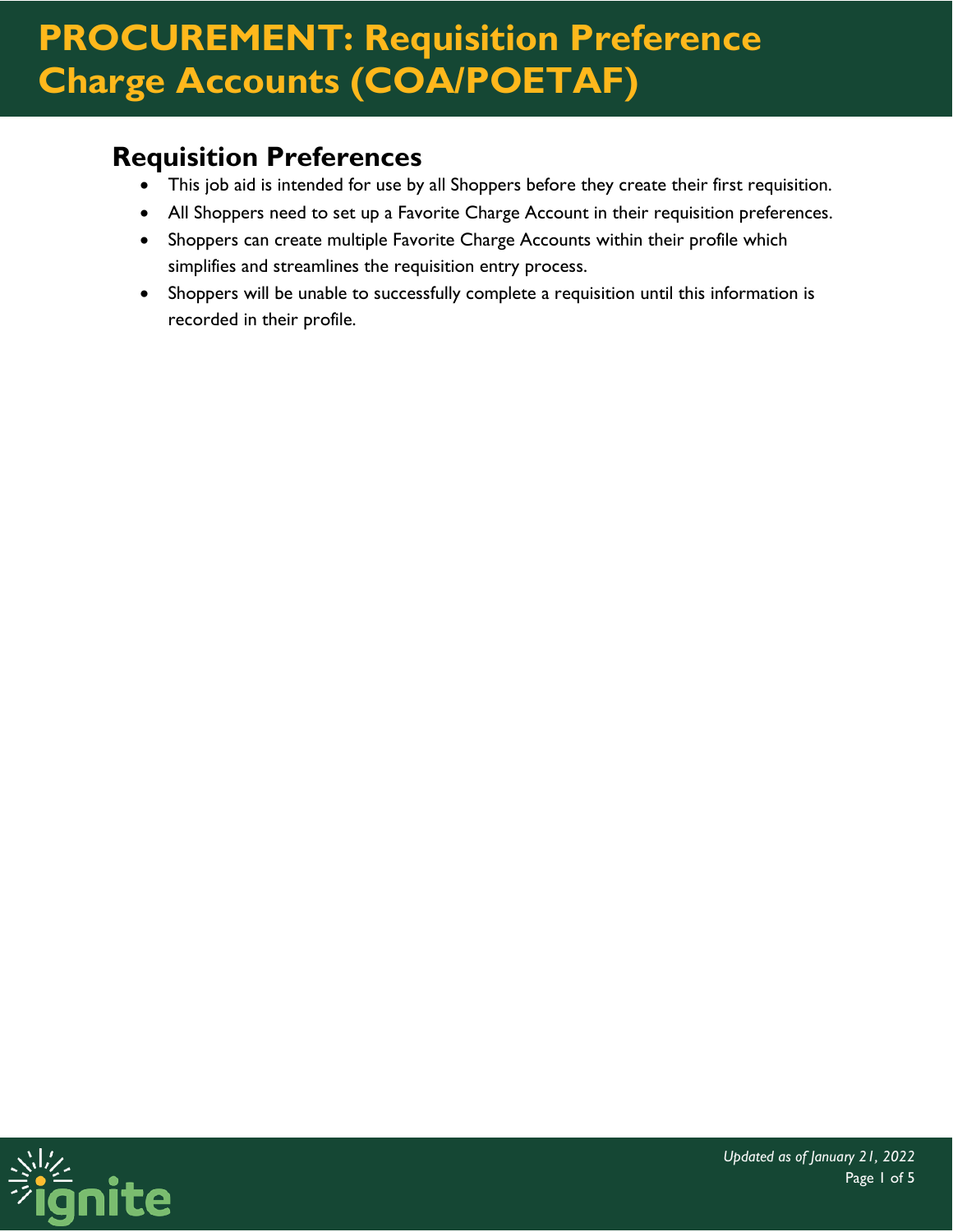#### **1. Navigating to Purchase Requisitions**

- 1. The **Purchase Requisitions** task may be accessed in two ways:
	- a. (Option 1) Click the **Navigator** icon in upper left-hand corner of the Ignite landing page.



b. Under the **Procurement** section, click the drop-down arrow, and select **Purchase Requisitions** from the drop-down list.

|                                   |                                         |                       | <b>Show More</b> |
|-----------------------------------|-----------------------------------------|-----------------------|------------------|
| Customer Data Management          |                                         |                       | $\checkmark$     |
| <b>Student Center</b>             |                                         |                       | $\checkmark$     |
| Academics                         |                                         |                       | $\checkmark$     |
| Academic Tools                    |                                         |                       | $\checkmark$     |
| Expenses                          |                                         |                       | $\checkmark$     |
| Incentive Compensation            |                                         |                       | $\checkmark$     |
| Procurement                       |                                         |                       | ᄉ                |
| <b>Purchase Requisitions</b><br>孟 | <b>Purchase Agreements</b><br>$\approx$ | Purchase Orders<br>∥≣ |                  |
| Negotiations                      | Catalogs                                | Suppliers             |                  |

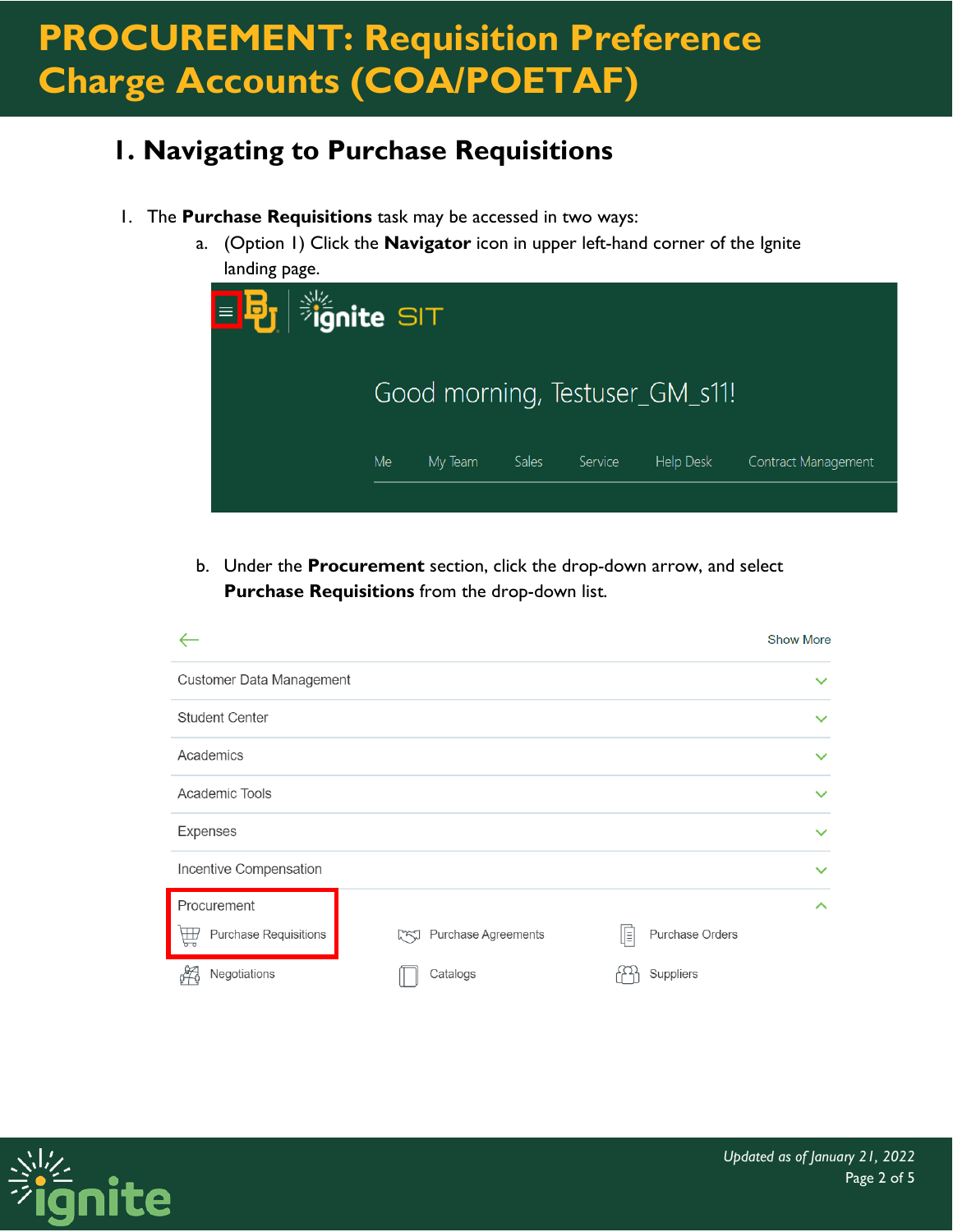c. (Option 2) Under the **Procurement** heading on the home page, scroll down and click on the **Purchase Requisitions** tile on the Main Page.



#### **2. Edit Requisition Preferences**

1. Select the **More Tasks** dropdown. Then, select **Update Requisition Preferences**.



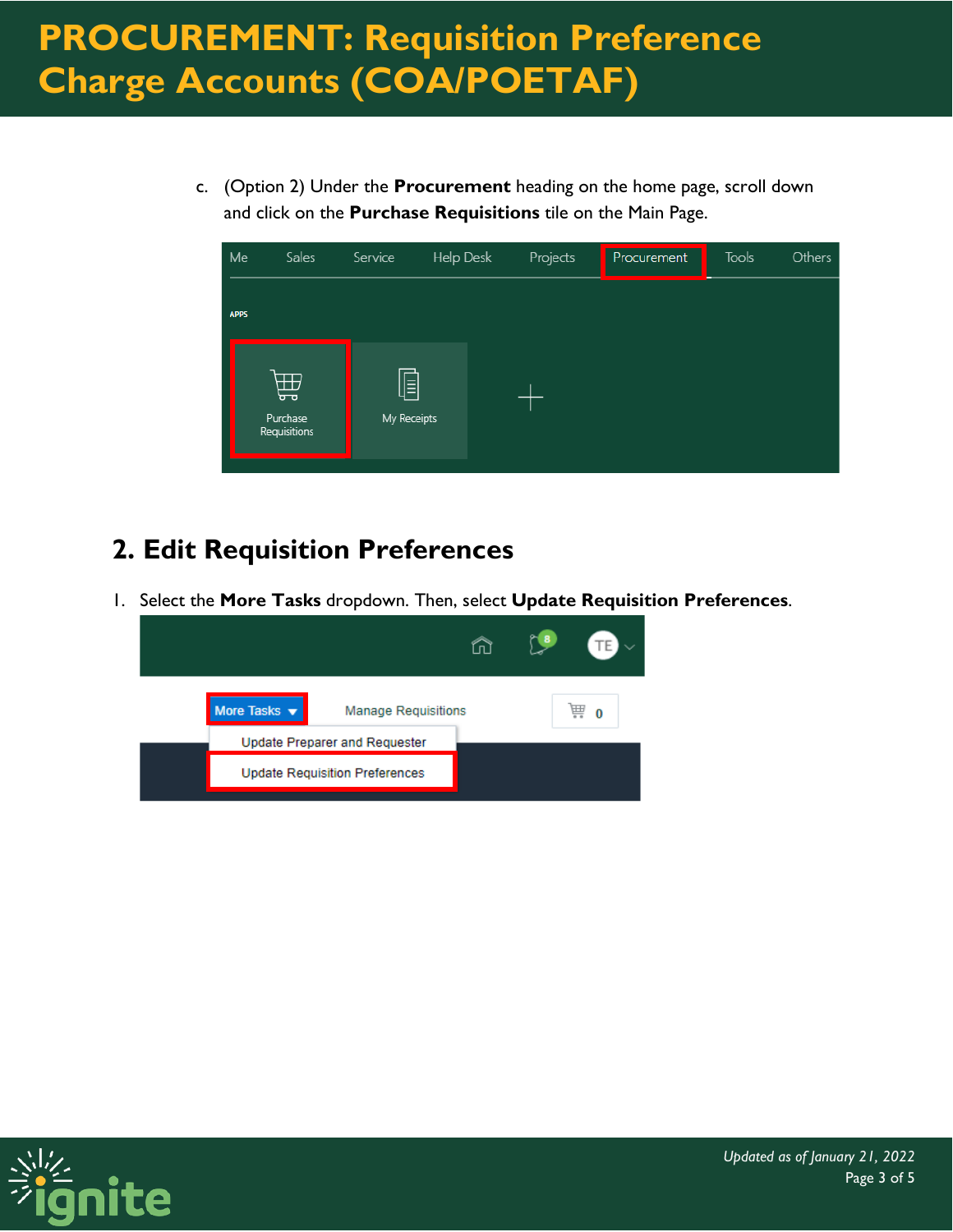2. Under **Favorite Charge Accounts**, you will select the appropriate details to define your billing preferences for your requisitions. If you purchase for a project, be sure to enter the project number and the corresponding POETAF information in the field provided. However, if not all of your purchases will be billed to a project this area can be left blank and the project information can be populated as necessary on individual requisitions.

| <b>Edit Requisition Preferences</b>                                                                      |  |  |  |  |
|----------------------------------------------------------------------------------------------------------|--|--|--|--|
| <b>Requisitioning BU BAYLOR</b>                                                                          |  |  |  |  |
| ▲ Shipping and Delivery                                                                                  |  |  |  |  |
| * Requester<br>Doyle, Bobbie<br>Q                                                                        |  |  |  |  |
| <b>Deliver-to Location Type</b><br>Internal<br>$\checkmark$                                              |  |  |  |  |
| * Deliver-to Location<br><b>Clifton Robinson Tower</b><br>Q                                              |  |  |  |  |
| Deliver-to Address 700 S University Parks Drive, FL 06 - RM 670, Waco, TX 76706, McLennan, United States |  |  |  |  |
| <b>Destination Type</b><br>Expense                                                                       |  |  |  |  |
| <b>⊿ Billing</b>                                                                                         |  |  |  |  |
| ▲ Projects                                                                                               |  |  |  |  |
| <b>Project Number</b><br>Q                                                                               |  |  |  |  |
| <b>Task Number</b>                                                                                       |  |  |  |  |
| <b>Expenditure Type</b>                                                                                  |  |  |  |  |
| <b>Expenditure Organization</b>                                                                          |  |  |  |  |
| <b>Contract Number</b>                                                                                   |  |  |  |  |
| <b>Funding Source</b>                                                                                    |  |  |  |  |
| ▲ Favorite Charge Accounts                                                                               |  |  |  |  |
| * Nickname<br>* Charge Account<br>Primary<br><b>Delete</b>                                               |  |  |  |  |
| No data to display.                                                                                      |  |  |  |  |
| <b>Save and Close</b><br>Cancel                                                                          |  |  |  |  |

- 3. In the **favorite charge account** section, click the **Plus icon** to designate the specific chart of account string as your default for future purchases.
- 4. First assign a **Nickname** for the Charge Account. Then click on the **COA icon** to define the independent COA segments.

|                | ■ Favorite Charge Accounts |                  |                          |
|----------------|----------------------------|------------------|--------------------------|
| Primary        | * Nickname                 | * Charge Account | <b>Delete</b>            |
| $(\checkmark)$ |                            |                  | 圆                        |
|                |                            |                  | Save and Close<br>Cancel |